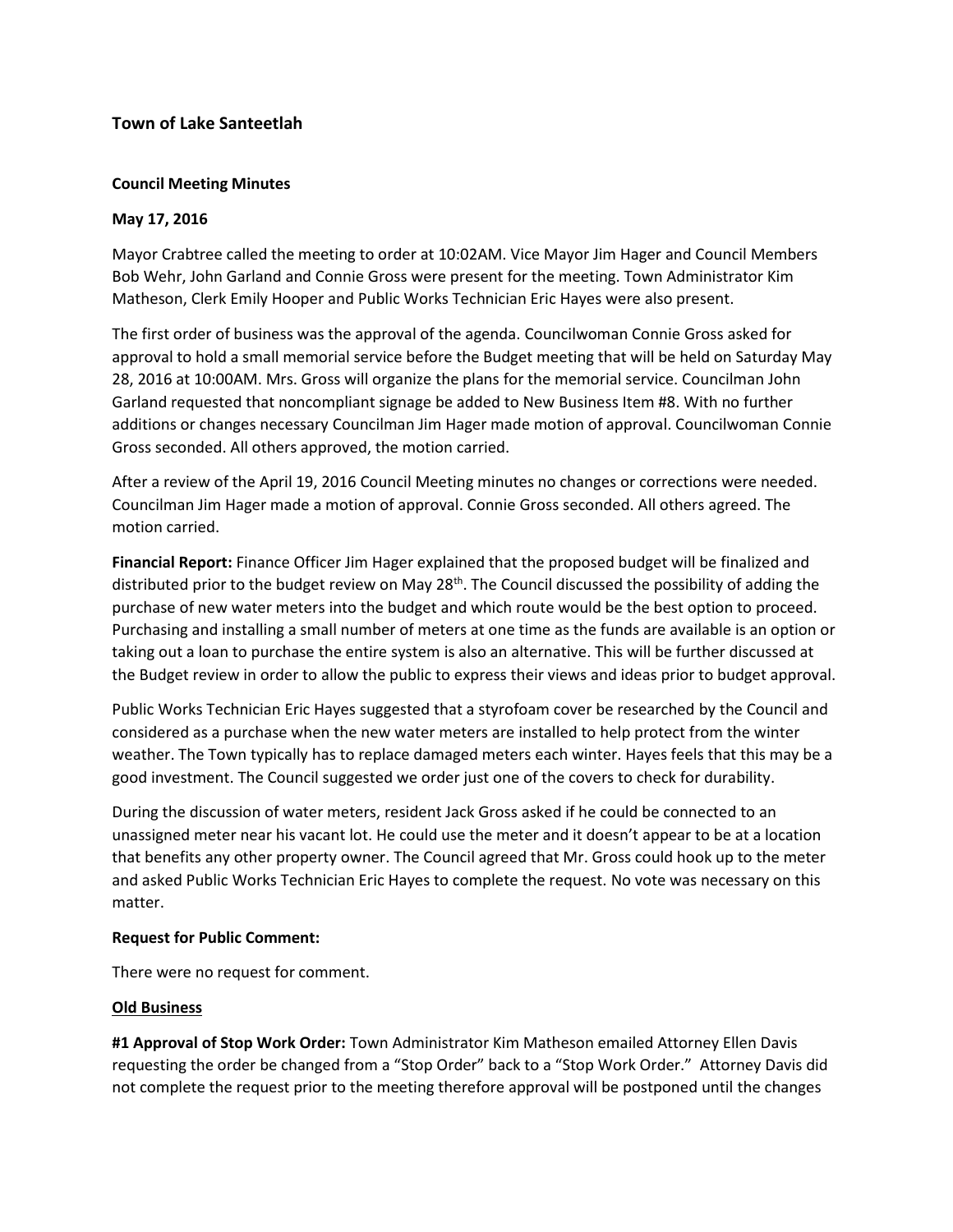are complete. Town Administrator Kim Matheson will ask Attorney Davis her suggestions regarding the referral to the General Statutes and noncompliance of the Stop Work Order at the top of the document. The statement will remain if Davis feels that it should.

**#2 Plans to proceed with Code of Ordinances:** Attorney Ellen Davis has a copy of the updated ordinances. After reviewing the document Mrs. Davis plans to provide a suggestion of how to proceed. Town Administrator Kim Matheson has also asked Ellen to provide her expected cost to review the ordinances in order to ensure that the Town does not pay a greater amount than we would just to get out of the current contract when it is likely that will be her suggestion after review. If the cost is expected to be greater Town Administrator Kim Matheson will ask Mrs. Davis to draft a letter (without further review) to the publishing company explaining the updated codes received were not relevant to the small Town of Lake Santeetlah requesting no further payment be due.

**#3 Approval of Public Comment/Public Records Request Policy:** After review and discussion the TOLS Town Council agreed to use the state Statutes for both public comment and public records request policies with only small additions. I have attached both policies to these minutes for reference. Councilman Jim Hager moved to approve the updated policies. Councilwoman Connie Gross seconded. All others approved. The motion carried.

**#4 Approval of TOLS Building Application:** The TOLS Building Application has been reviewed and updated by both Town Council and appointed residents. A draft was submitted and the changes requested were corrected. Councilwoman Connie Gross moved approval of the updated building application. Jim Hager seconded. All others agreed. The motion carried. A copy of the application is attached to these minutes.

**#5 Response from Joel Storrow, McGill & Associates President:** Mr. Storrow, President of McGill & Associates sent a letter of response to the Town after a recent meeting with Councilman Bob Wehr and Jim Hager. McGill & Associates has forgiven the remaining balance of \$4900.00 due to poor performance by the company. Mr. Storrow was apologetic that the Town was unable to use the information/bids and move forward with the intended project. McGill & Associates success as a company is a result of good relationships and returning customers therefore he hopes that his willingness to forgive the remaining balance will provide the Town the satisfaction needed to work with McGill in the future if the need arises. Mr. Storrow plans to hold a follow up meeting at Town Hall Monday May 23, 2016.

### **New Business**

**#1 Liability Insurance and Workman's Compensation for Contract Workers/Minimum Coverage required:** As suggested by the Town Attorney Ellen Davis after last year's storm at Lake Santeetlah the Town will now require a minimum liability coverage for all those who provide services to the Town. These minimums will vary according to the service provided. Each provider will supply the Town with a copy of their coverage and sign an agreement. These policies will be verified and up to date records will be kept by Town staff. If a storm occurs as in 2015 this file will be referred to and providers will be contacted according to who has the amount of coverage required for the specific job. A copy of this agreement is attached to these minutes. Councilwoman Connie Gross made a motion to proceed with the liability coverage requirement. Councilman John Garland seconded. All others approved. The motion carried.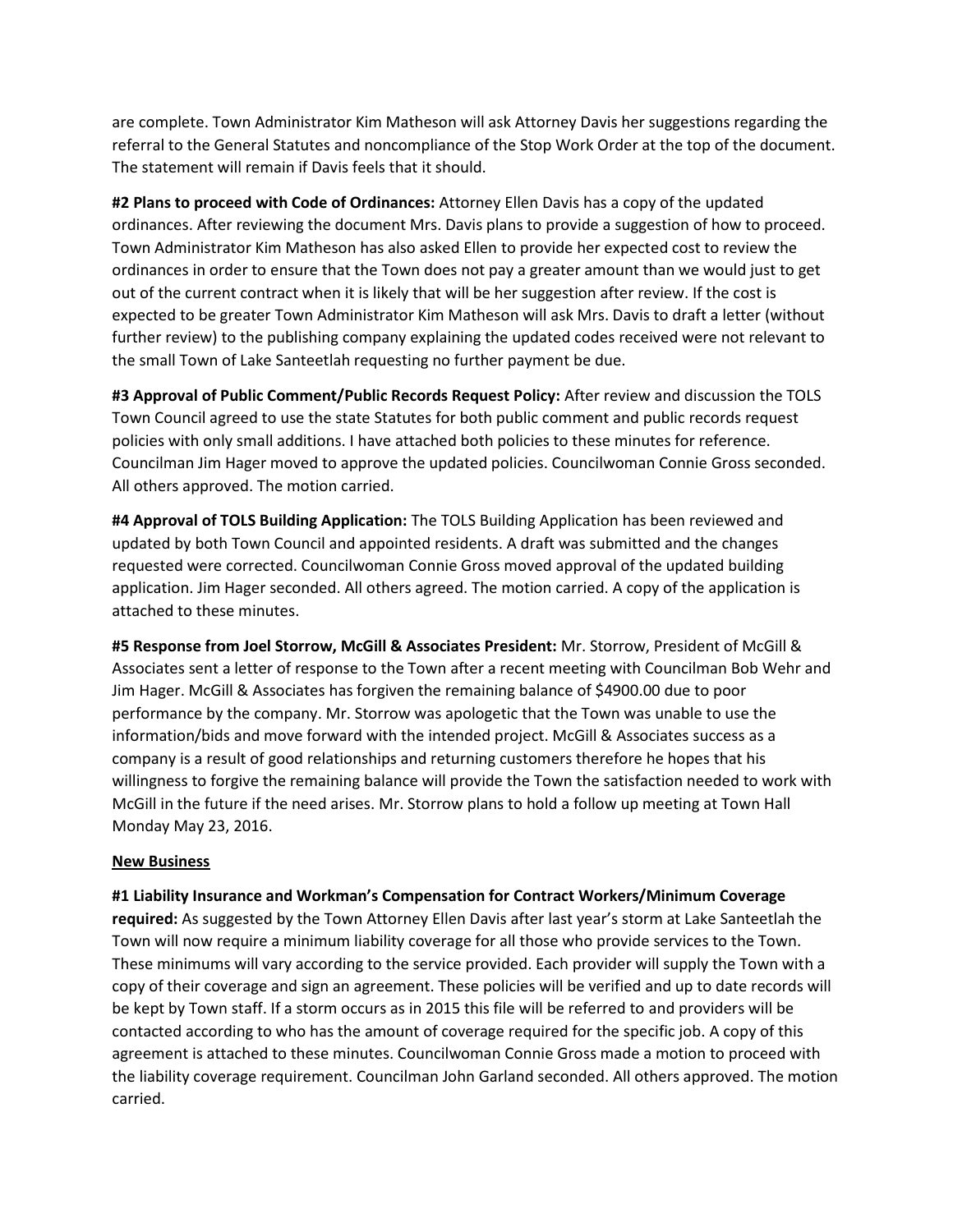**#2 Approval of Building Application at 37 Santeetlah Point:** Mr. Robert Mills of 37 Santeetlah Point submitted an application to replace an existing deck that was deteriorating. Councilman John Garland made a motion of approval. Connie Gross seconded. All others approved. The motion carried.

**#3 Approval of Building Application at 301 Thunderbird Trail:** John Ralph Fette of 301 Thunderbird Trail submitted an application for renovations to his home. The renovations will not include any additions or structural changes. Councilman John Garland moved approval of the application. Connie Gross seconded. All others approved. The motion carried.

**# 4 Approval of Building Application at 915 Snowbird Trail (SECU):** The State Employee's Credit Union submitted an application for 915 Snowbird Trail, a home currently in foreclosure. The Credit Union has hired a contractor to renovate the areas needed. After review of the application Councilman Jim Hager made a motion to approve. Connie Gross seconded. All others approved. The motion carried.

**#5 TOLS Personnel Policy/Schedule Meeting to Review:** Joseph Turchetti, the CPA who completed the audit last year for Lake Santeetlah advised that the Town needed an approved Personnel policy on file. A draft policy has been created and will be reviewed by the Town Council prior to a Closed Session meeting that will follow the June 16, 2016 Planning Meeting. The Council will edit and make changes as necessary and have the policy ready to approve in time for the upcoming audit.

**#6 Kingsley Miner of 161 Nantahala Trail Complaint of Road Repair:** After visiting the site, reviewing the pictures presented, and discussion the Council has agreed that the issues for Mr. Miner were there prior to the road re-paving done by Lake Santeetlah. The steep drop or slope of which he is complaining is a personal issue and not the responsibility of the Town. A response letter was proposed explaining some possible solutions for Mr. Miner. Councilwoman Connie Gross made a motion to approve and send the letter presented. Councilman Bob Wehr seconded. All others approved. The motion carried.

**#7 Approval of Road Bond Refund to Kenneth DeGarmo at 40 Santeetlah Point:** The road bond refund was requested by Mr. DeGarmo, but after visiting the location it appears that there continues to be some ongoing construction. The area surrounding the house is cleaned and appears to be complete but the bond will not be refunded until all construction is finished.

### **Discussion Items**

**#1 Report of Past Due Water/Tax Collection:** Past due water collections currently total \$13,294.41. Remaining taxes due for the previous year are \$3,392.66.

**#2 Report of Tetra Tech Conference Call/Extension of ARC Grant:** Vic Demato, a Tetra Tech representative that has been actively involved with the Sewer Study has advised the Town to request a six to twelve month extension to the grant. The grant is currently scheduled to end July 1, 2016. The Town Council has recently asked Tetra Tech to look at more individual solutions for the sewer issues within the Town rather than solely researching large areas to locate a sewer plant. Councilman Jim Hager made a motion to request an extension of the grant with ARC for six to twelve months as advised by Mr. Demato. Councilman Bob Wehr seconded. All others approved. The motion carried.